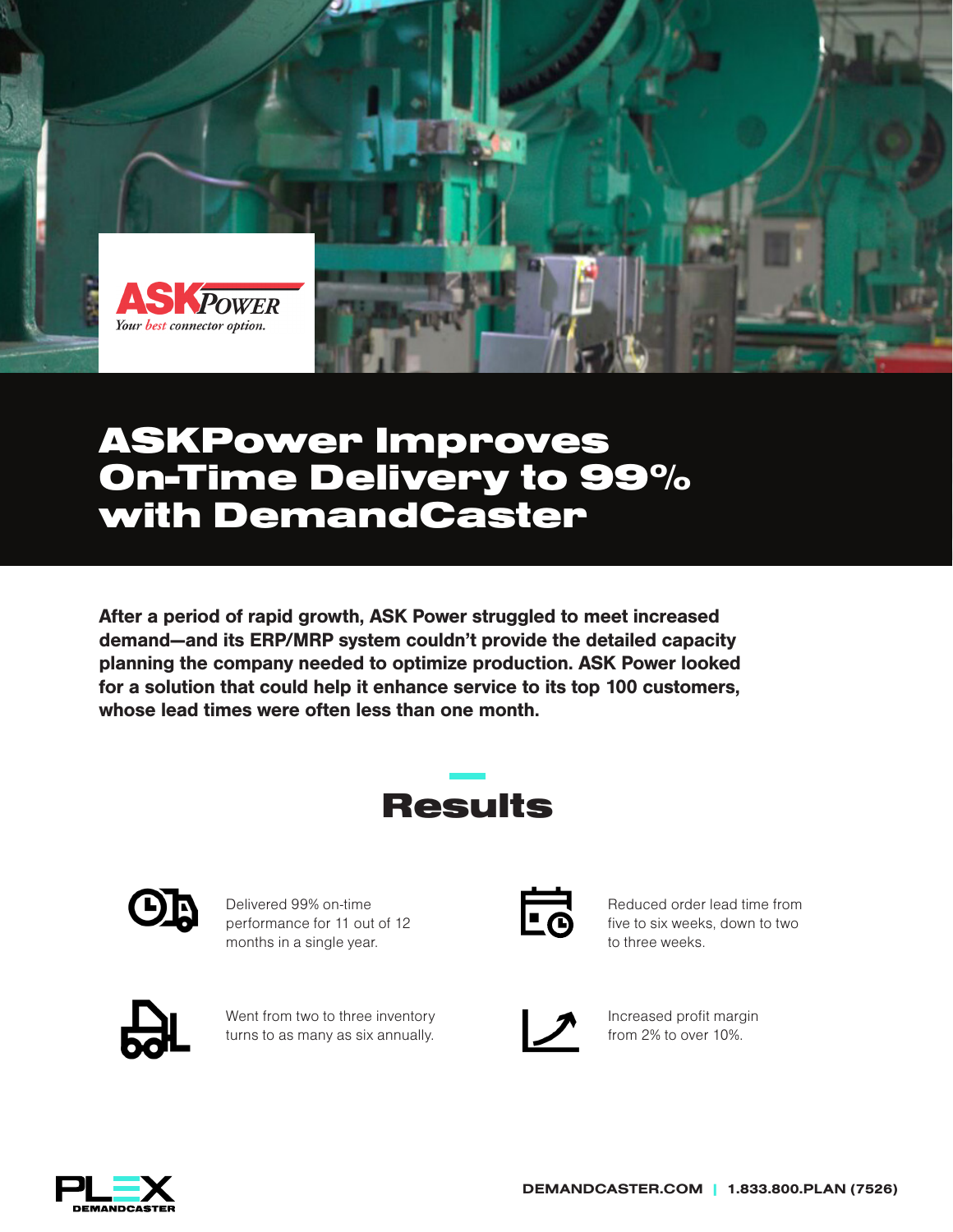

In 2009, ASK Power took advantage of an opportunity to fill a gap left by one of its competitors—and nearly doubled in size. As a result, the company began to struggle to maintain its on-time delivery and lead times, and project costing also started to rise. The company's CEO realized that he couldn't accurately calculate capacity planning to get a clear picture of how production could be optimized to meet the increased demand.

## Gaining a Realistic View of the Business

"We could produce work orders and identify machines and the work centers involved with those work orders," said Steve Kase, ASK Power President and CEO. "But we wanted to see if we're overloaded on specific days on specific machines so we could move an order from one machine to another and regenerate the capacity."

Kase discovered that very few systems can do that as well as Plex DemandCaster's capacity planning functionality; he decided to add it to his company's ERP system. Using DemandCaster,

#### ABOUT THE CUSTOMER

#### ASK Power

- Location: Aurora, IL
- Founded: Over 50 Years Ago

ASK Power, based in Aurora, Illinois, is a manufacturer of electrical power connectors for the transportation, military, telecommunications, and OEM markets. With more than 50 years of tool design and applications engineering, ASK Power also provides design, development, tooling, and production for entire product lines, gauge ranges, and prototyping.

ASK Power can get detailed shop floor control with visual capacity planning that forecasts 45 or 60 days out and regenerate planning according to the company's machine layout on an as-needed basis. Daily updates from the ERP/MRP are automatically fed into DemandCaster for an updated, more accurate demand and supply plan.

"What is important to us is the ability to reflect our capacity and work center realities. Both infinite and finite capacity planning are really necessary to be able to ensure that you're on top. We couldn't find that anywhere but DemandCaster," said Kase.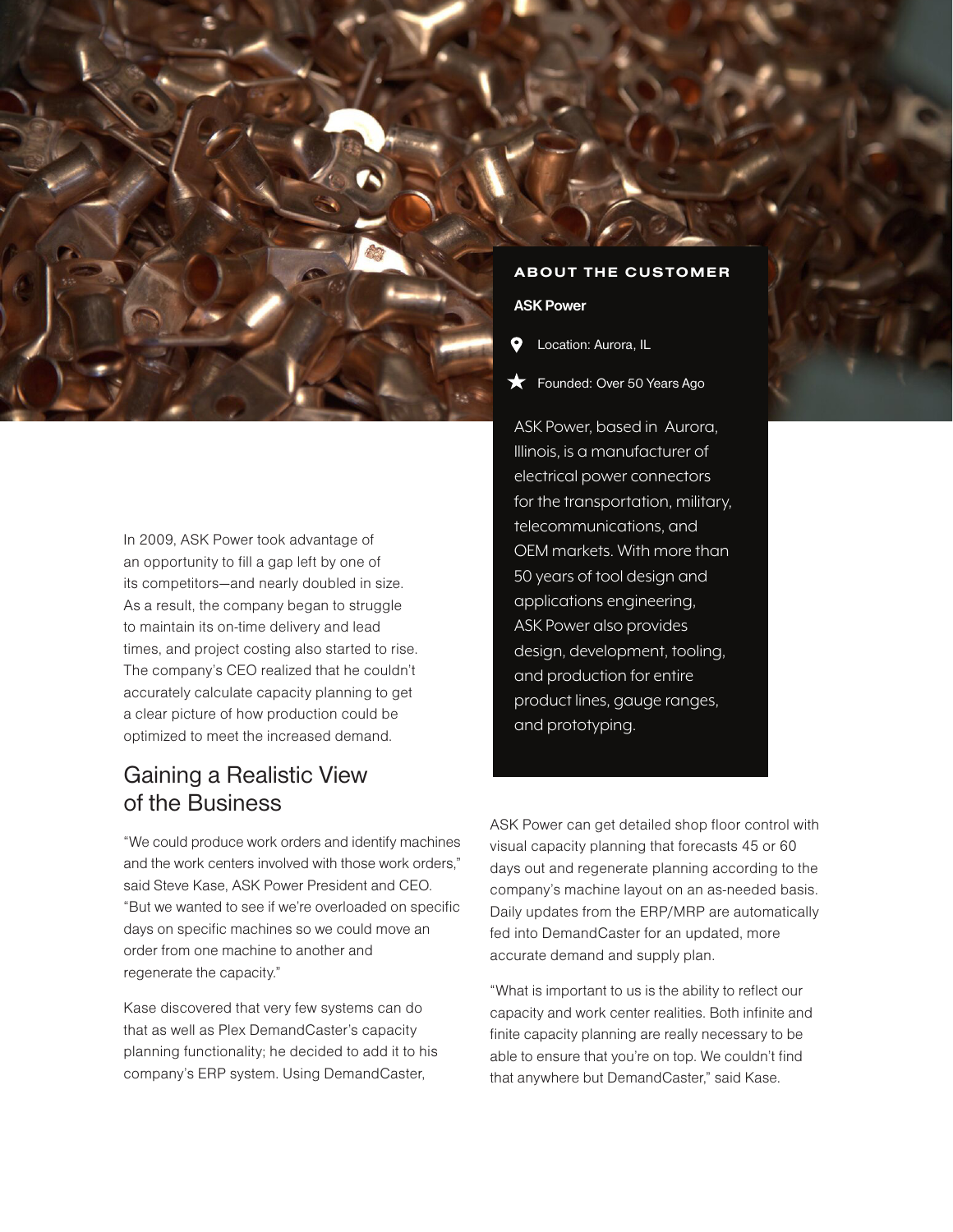![](_page_2_Picture_0.jpeg)

## Delivering High Levels of Service—with Optimum Inventory

Another key area Kase wanted to improve was sales and operations planning to stay competitive. Since ASK Power serves a variety of markets, it became difficult to serve these markets at a high level without building up stock. Each month the company would compile spreadsheets to determine optimum inventory levels but soon realized this was not accurate or sustainable.

With DemandCaster's Sales and Operations Planning (S&OP) module, the company collects sales and order data from its ERP system and develops forecasts based on segments unique to its business. After reviewing available capacity, inventory, and scheduling, ASK Power can set inventory targets and plan supply accordingly. DemandCaster proved to be an excellent budgeting solution for the company's operations.

"With DemandCaster, our profit margin went from 2 to over 10 percent, our on-time performance to 99 percent, and our lead time from five to six weeks down to two to three weeks."

-Steve Kase, President and CEO

"We went from two or three inventory turns to as much as six—and reduced setup waste," said Kase. "The S&OP features from DemandCaster impacted our delivery as well—I had one customer tell me that we went from not meeting their expectations in terms of delivery to exceeding expectations."

"On-time delivery is an important focus for us. In fact, a customer recently told me that four or five years ago we were not meeting expectations from a delivery point of view, and now we are exceeding expectations. I can point directly to DemandCaster for that."

-Steve Kase, President and CEO

Kase added that an unexpected benefit was the ability to merge with a French company and get it up to speed on the solution within 30 days, even after adding a new production facility for both planning and execution.

"This facility produces over 2,000 SKUs, and once we converted our ERP/MRP system to reflect those part numbers and their demand and history, we immediately were able to use DemandCaster S&OP to understand what kind of reordering practices we needed, and that was a nice surprise."